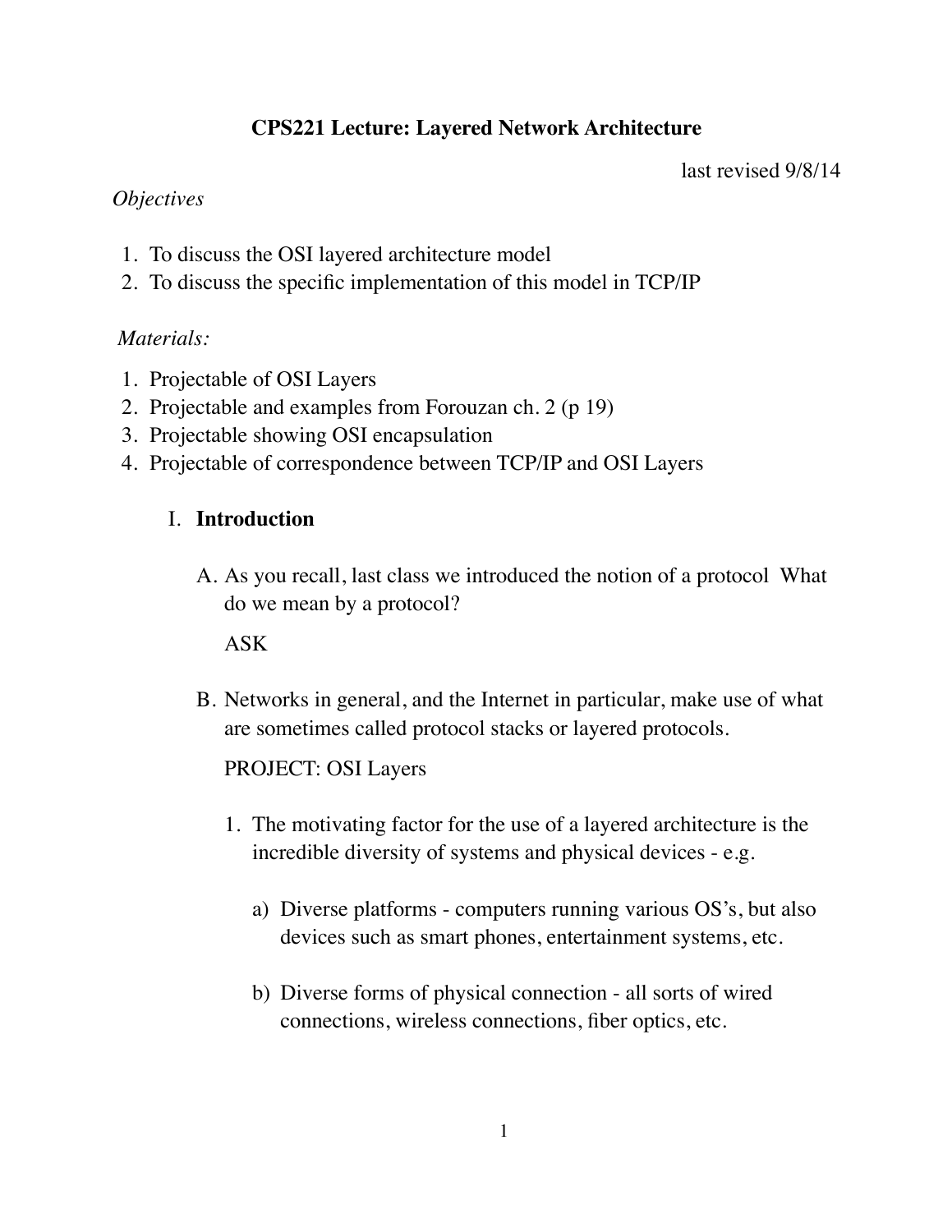- 2. The basic idea is that each layer is responsible for a particular kind of functionality. Each layer depends on the layers below it for other functions, and provides services to the layers above it.
	- a) Example: one book uses the following example

 Discuss examples and projectables from Forouzan ch. 2

- b) Example: A while back we made a reservation for a campground that provided four different mechanisms for making a reservation:
	- (1)One could download the reservation form, fill it out, and attach it to an email
	- (2)One could download a reservation form, fill it out, and fax it
	- (3)One could download a reservation form, fill it out, and mail it
	- (4)One could telephone the facility, where a person would fill out the form based on information supplied on the phone

In all cases, the result was a form which would then go to the person responsible for actually entering the reservation.

In effect, the reservation form defined a protocol that made use of a lower layer implemented by email, fax, postal mail, or a person on a telephone

3. One major goal of a layered architecture is to factor out various services so that a given service can be used by multiple versions of the layer above it and can make use of multiple versions of the layer below it.

Example: the same reservation form "protocol" can be used whether the information is communicated via email, fax, postal mail or telephone. Conversely, fax, say, can be used for many other purposes besides transmitting reservation forms!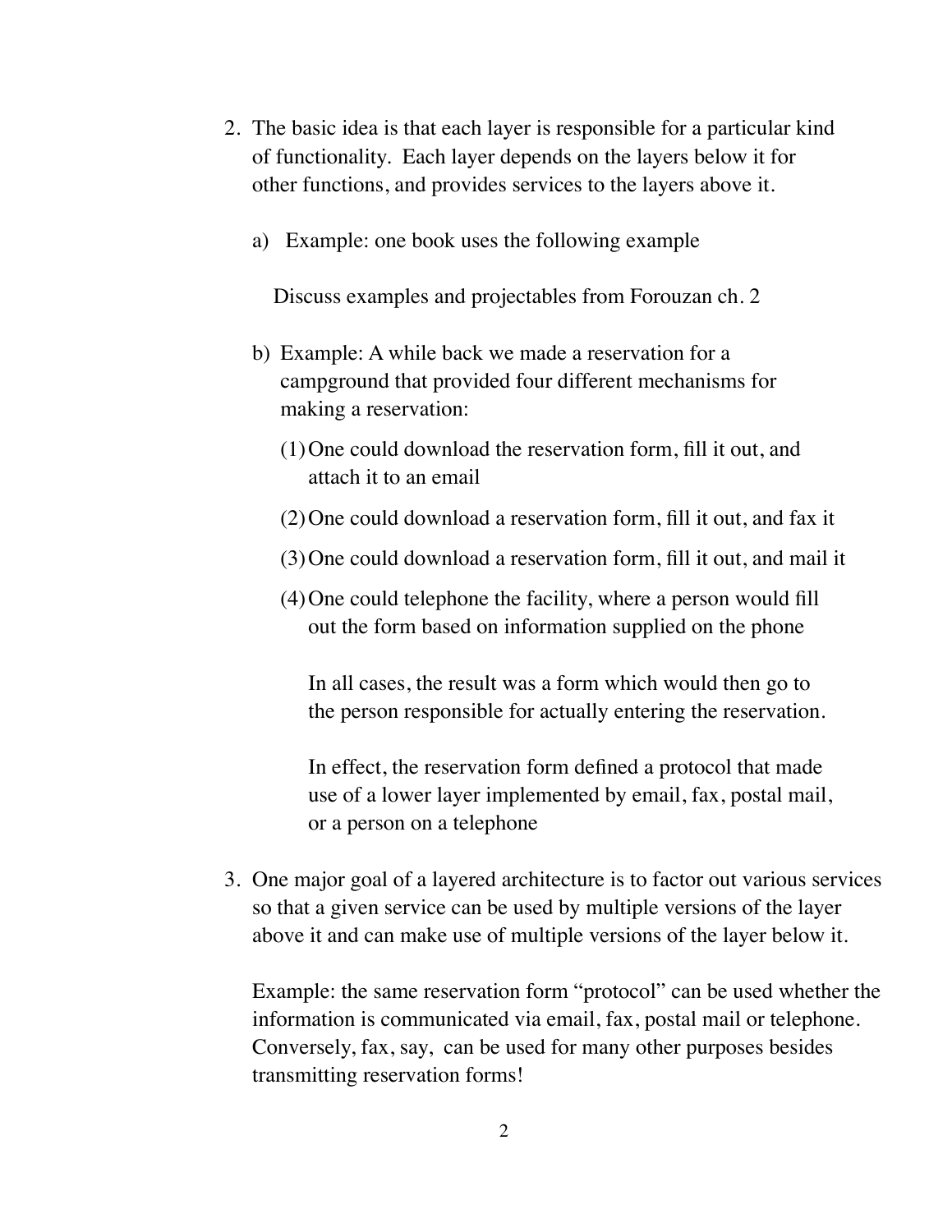#### II. **The ISO/OSI Reference Model**

- A. In the early days of networking, each networking platform used its own protocol stack. In 1984, the ISO standardized a model called the "Open Systems Interconnection" reference model.
	- 1. Note that the standards body is the ISO; the reference model can either be called OSI or ISO/OSI
	- 2. The OSI reference model is as a model that can be used to describe protocol stacks.
	- 3. At the time the OSI model was first produced, there were a large number of different protocol stacks in use by different vendors, including the TCP/IP protocol used by the Arpanet. Today, TCP/ IP has become the dominant protocol, and is where we will focus our attention. However, we will briefly look at the ISO/OSI model.
- B. The ISO/OSI model has 7 layers. Rather than discussing them in detail, let's consider a (hypothetical) example on a system which can be described using the ISO/OSI model (not a TCP/IP system of sort that is typically used!)

(We'll consider the layers top-down, so the order of our discussion will be the reverse of the way the layers are conventionally numbered)

Suppose I wanted to make an ecommerce purchase using my credit card.

1. (Layer 7). The Application layer deals with matters like accepting my order and receiving needed information like my name, address, credit card number, etc.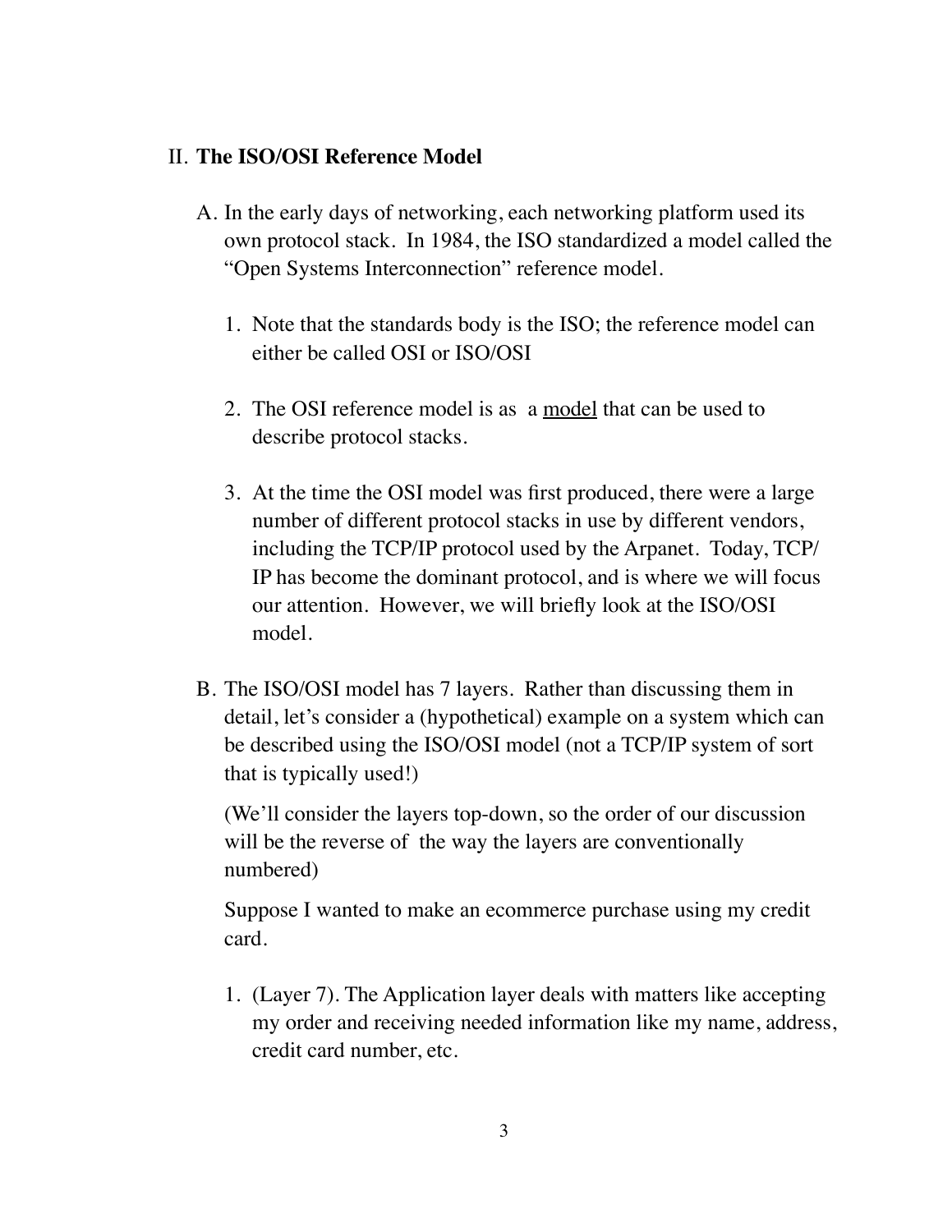- 2. (Layer 6). The Presentation Layer deals with matters like encryption. In the ISO/OSI model, this is factored into a separate layer because
	- a) Not all uses of an application like a web browser need encryption
	- b) Facilities like encryption are useful for many different kinds of application
- 3. (Layer 5). The Session Layer deals with matters like authentication. Many ecommerce sites require you to establish a session by logging in, and expect you to terminate the session by logging out. In the ISO/OSI model, this is factored into a separate layer because
	- a) Not all uses of an application like a web browser need the notion of a session.
	- b) Facilities like authentication are useful for many different kinds of application
- 4. (Layer 4). The Transport layer deals with error-free transmission of information between my computer and the server - including dealing with the possibility that some information may be lost in transit and thus must need to be retransmitted.
	- a) The transport layer deals with <u>logical</u> units of information (e.g. web pages or forms) which - if long - may need to be broken into smaller units for handling by the lower layers. In this case, the transport layer on the sending end needs to segment the information, and that on the receiving end needs to reassemble it, dealing with issues like lost, duplicated, or out-of-order pieces - all of which are handled at this layer so that higher layers don't need to worry about them.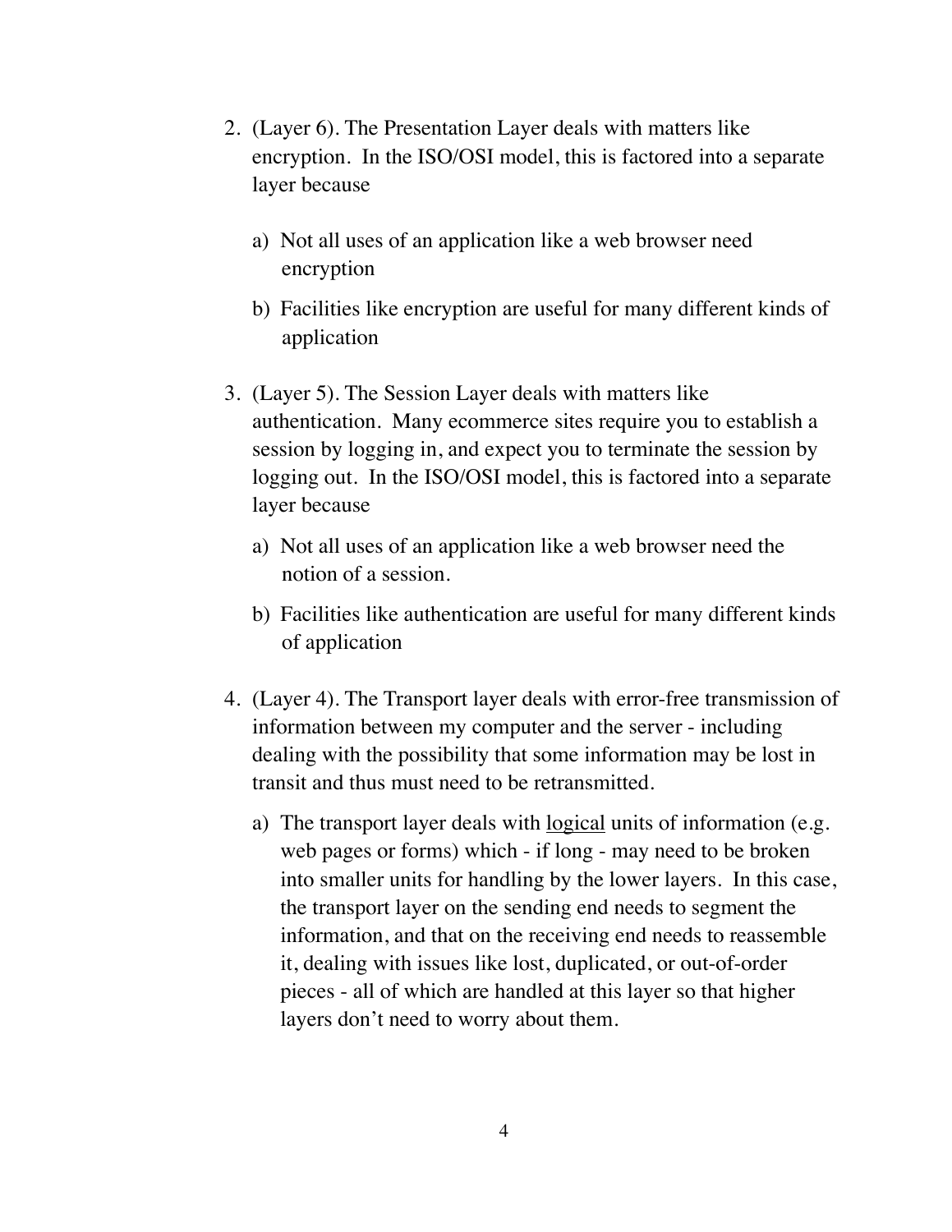- b) The transport layer deals with communication between a specific process on the sender and one on the receiver.
- 5. (Layer 3). The Network layer is actually responsible for the transmission of information over the network, including, in particular, issues of choosing a route from the source node to the destination.

The Network layer deals with communication between specific hosts (systems), which may be the sender or the receiver or some intermediate host in the network

- 6. (Layer 2). The Data Link layer deals with reliable transmission of information between pairs of systems (e.g. it deals with errors). What else this entails depends, of course, on what sort of physical connection exists between a given pair of systems.
- 7. (Layer 1). The Physical layer corresponds to the medium over which the information is physically transmitted (e.g. various forms of wired or wireless connection.
- C. A few things to note:
	- 1. A layer does not correspond to a single protocol, but rather to a family of protocols.
		- a) For example, http:. smtp:. ftp:. ssh: ... are all Application Layer protocols.
		- b) For example, the Data Link and Physical Layers can be implemented using many different types of medium, each of which has its own Data Link protocol. (Indeed, using an appropriate protocol, one could implement the physical layer using trained monkeys with flags - but the performance wouldn't be very good!)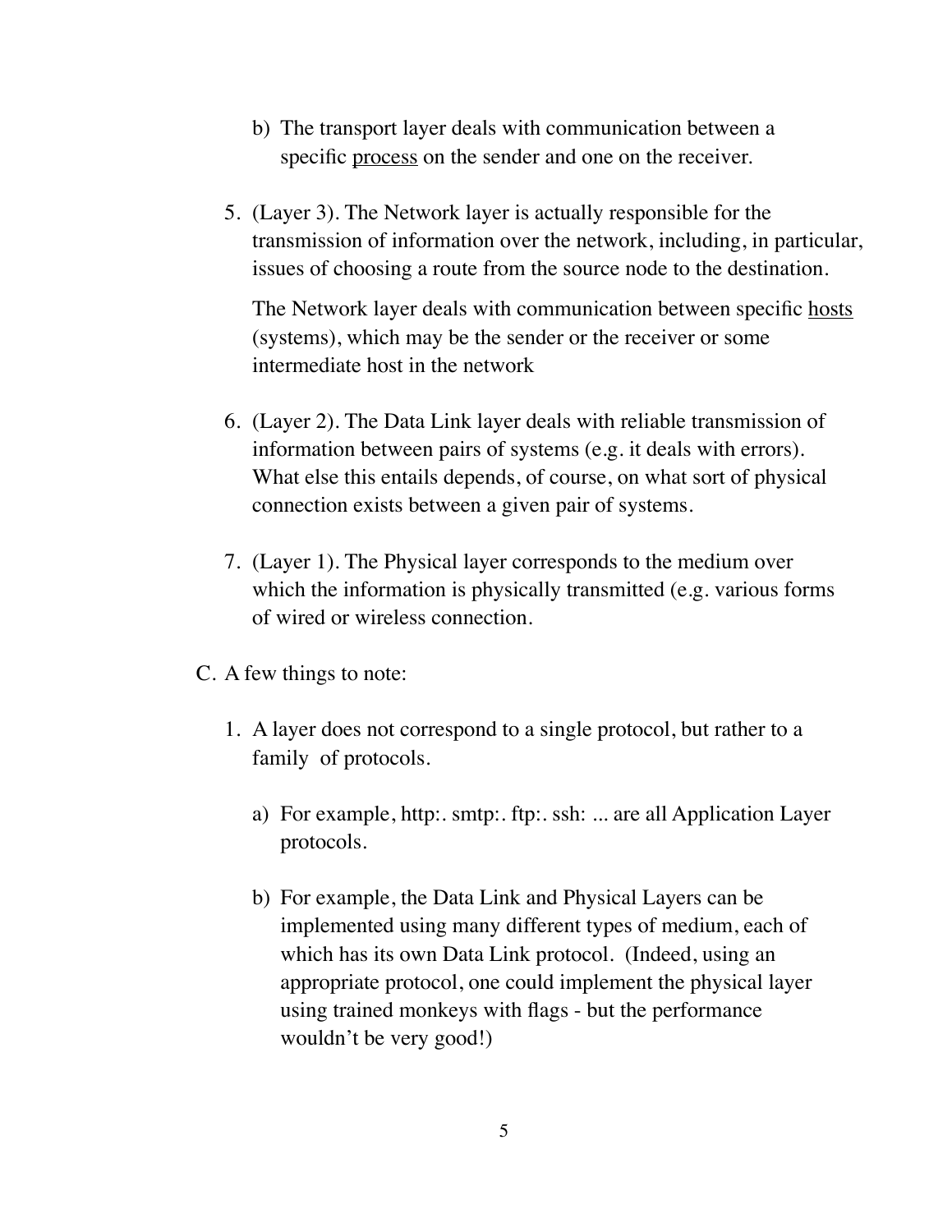- 2. The upper layers are usually implemented 100% in software; the lowest layer is 100% hardware, and the layers just above it may be implemented in a mixture of hardware and software.
- 3. Unless the sending and receiving systems are physically connected to one another, information is typically transmitted between systems via a series of hops involving various intermediate systems.
	- a) Compare traveling Gordon to the airport a friend might drive you to the train station, from where you take a commuter rail train to North Station, from where you take the Orange Line to State Street Station, from where you take the Blue Line to Airport Station, from where you take a bus to your terminal.
	- b) The lowest three layers exist on each system participating in the transmission; but the highest four layers exist only on the sending and receiving systems.
	- c) Systems participating in the transmission (other than the sender and receiver) will have multiple instances of the Physical and Data Link layers - one for each system connected to. (The sender and receiver could have multiple instances of these layers as well, but usually don't; only one is part of transmitting any given message in any case.)
- 4. Each layer (except the Physical layer) depends only on the services of the layer immediately below it.
	- a) On the sending end, the Application layer passes a message to the Presentation layer, which does whatever is needed (e.g. encryption) and then passes it down to the Session layer which passes it down to the Transport layer which passes it down (possibly broken up into smaller pieces) to the Network layer which passes it down to the Data Link Layer which uses the Physical Layer to send it to another system.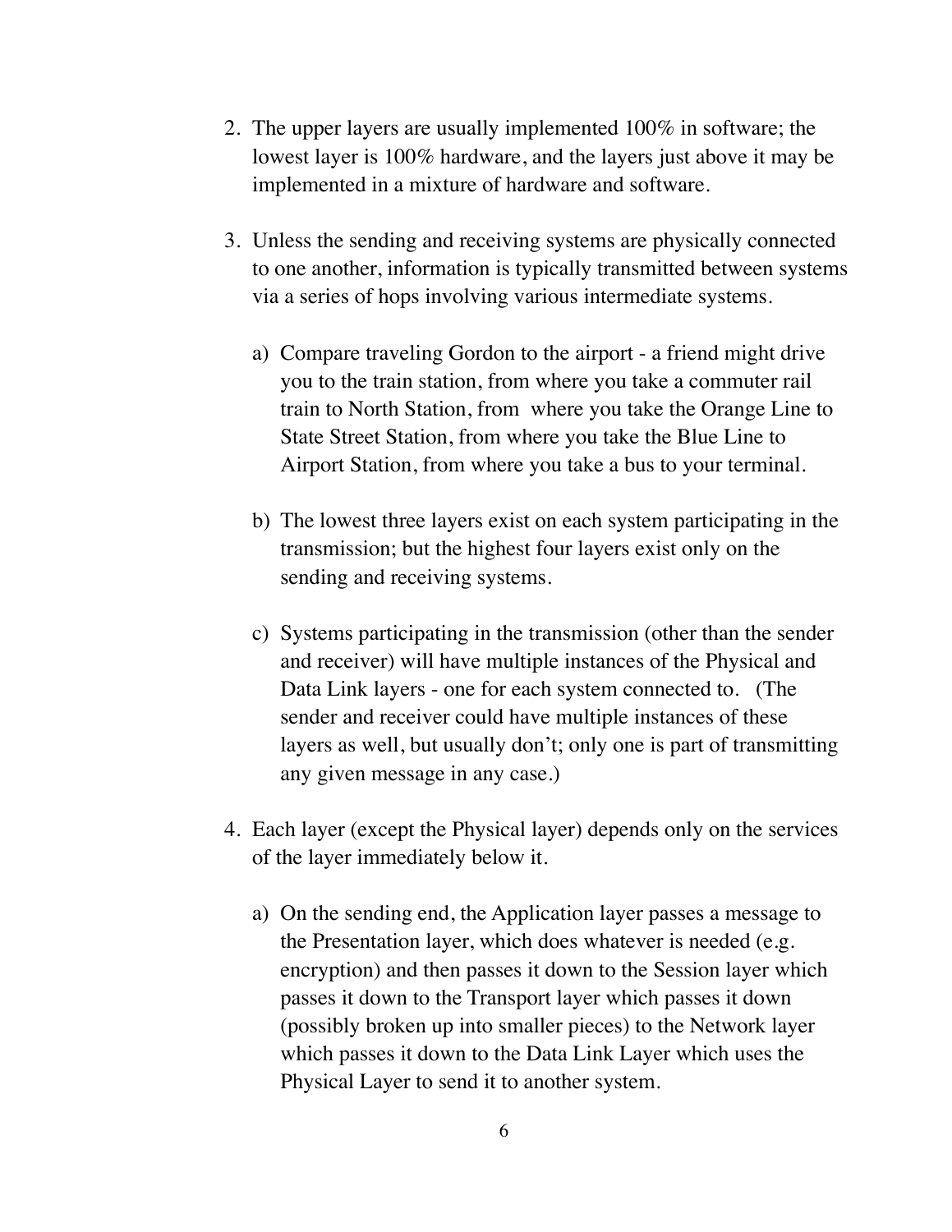- b) On the intermediate systems, one Data Link layer instance receives information from its Physical Layer and deals with any errors. The Network Layer then sends the same information out over a different Data Link Layer instance to the next system enroute to the destination.
- c) On the receiving end, the Data Link Layer receives information from the Physical Layer. After dealing with any errors, it passes this information up to the Network Layer which passes it up to the Transport Layer (which may need to reassemble pieces into a complete message), which passes it up to the Session Layer, which passes it up to the Presentation layer which does whatever is needed (e.g decryption) and then passes it up to the Application layer.
- 5. On the sending end, each layer takes the information from the layer above it and "wraps" it with additional layer-specific information, which is stripped off at the other end. This is called <u>encapsulation</u>.

PROJECT Encapsulation in OSI Layers

- a) One thing not shown in this diagram is the fact that a level 4 data unit may be broken up into several level 3 data units to be reassembled at the other end..
- b) The result is that a lower level data unit contains headers from the layers above it as well as the original data - e.g, in this diagram, D2 might actually look like this:

T2 D7 H7 H6 H5 H4 H3 H2

6. The software at the higher layers, though physically depending only on the layer below, logically behaves as if communicating with its peer on the other system - e.g.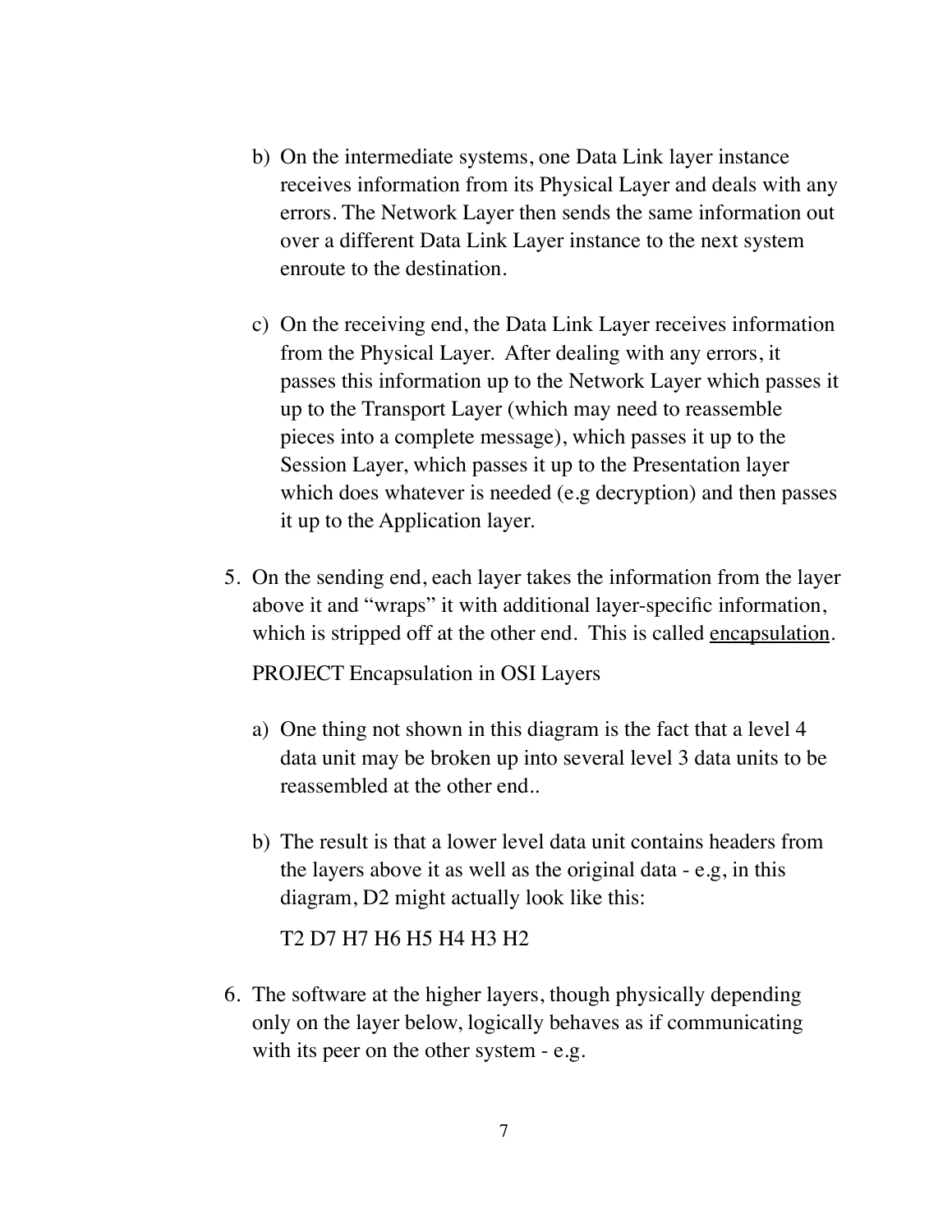A web browser physically communicates with a web server through the various layers on both systems, but uses the http protocol as if it were communicating directly with the server.

D. On the Internet, messages normally do not pass directly from one end point host to the other; instead, they pass through a series of intermediate nodes.

PROJECT: OSI Layers again - note flow of messages through intermediate notes

- 1. In the original ARPANET model, these intermediate nodes were called IMPs (Interface Message Processors).
- 2. Today, this functionality is normally provided by devices known as routers.
- 3. As indicated in the example projected, these intermediate nodes typically run only the lowest layers of the model (physical, data link, and network) since their task is only to forward messages between the end-points.

#### III.**TCP/IP**

- A. TCP/IP was initially developed as part of the ARPANET in the 1970's.
	- 1. The name is constructed from the names of two protocols:
		- a) TCP: Transmission Control Protocol which is one of several possible protocols in the TCP/IP suite that roughly corresponds to the Transport Layer of the ISO/OSI model. (It turns out to be possible to use the TCP/IP protocol suite without actually using TCP!)
		- b) IP: Internet Protocol which roughly corresponds to the Network layer of the ISO/OSI model.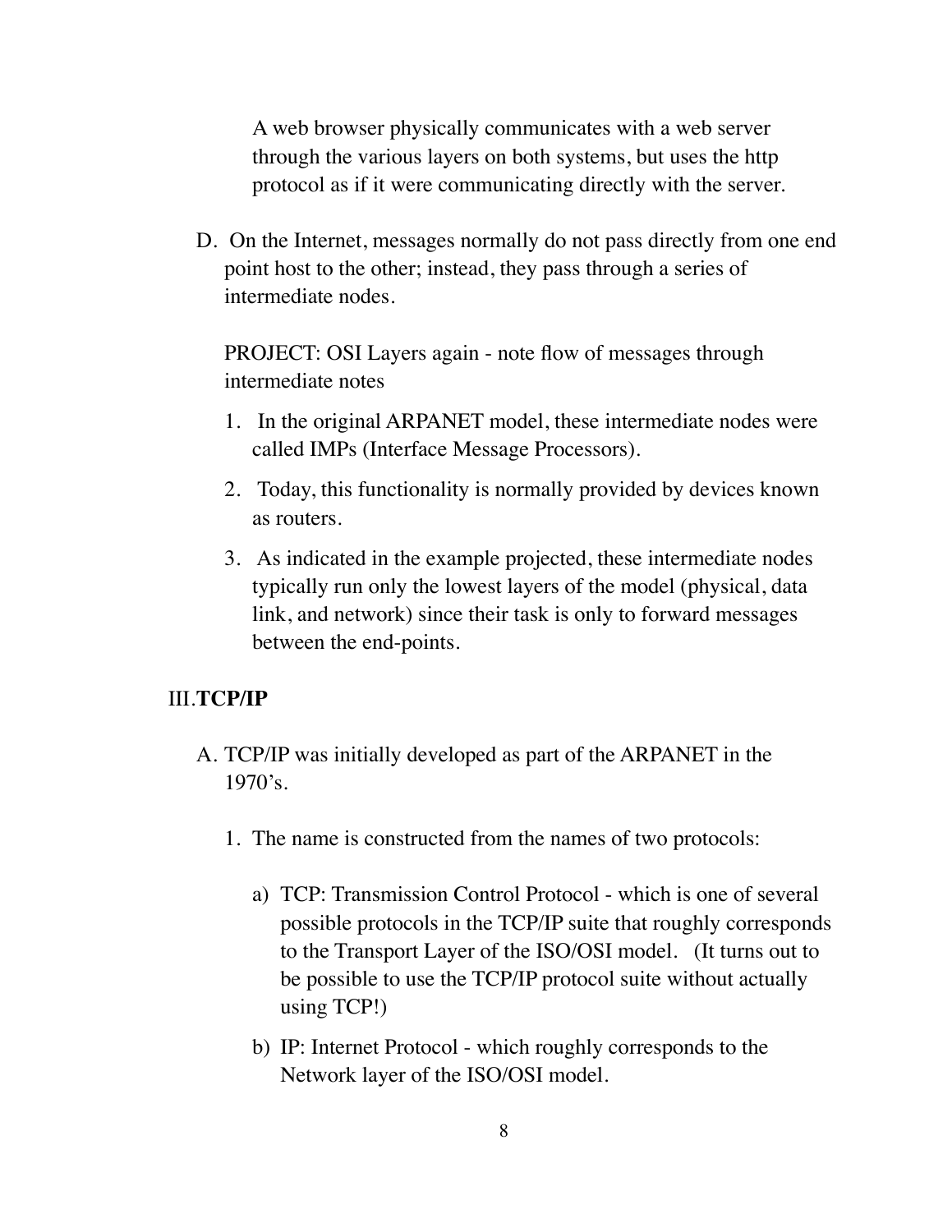- 2. Support for TCP/IP networking was incorporated as part of Berkeley Unix in the early 1980's, a very influential system.
- 3. The fact that that the ARPANET is the precursor of the Internet, and the influential role of BSD Unix have resulted in TCP/IP becoming for all intents and purposes the networking protocol stack in today's systems.
- B. Looking at TCP/IP in terms of the ISO/OSI reference model

PROJECT Correspondence between TCP/IP and OSI Layers

1. The lowest layers (Physical and Data Link) are provided by a variety of media-specific protocols. New protocols corresponding to new types of communication media can be added at any time.

In TCP/IP, the basic unit of information transmitted at this level is properly called a frame (though sometimes the term packet is used).

- 2. IP (The Internet Protocol) constitutes the Network Layer.
	- a) The basic unit of information transmitted at this level is properly called a datagram (though sometimes the term packet is used). Depending on what is used at the two lower layers, a single datagram may need to be fragmented into multiple frames.
	- b) This layer makes no guarantees about reliable transmission. In particular
		- (1)A datagram may be lost in transmission. (In fact, if it is fragmented and one of its fragments fails to arrive within a fixed period of time, the whole datagram is simply dropped.)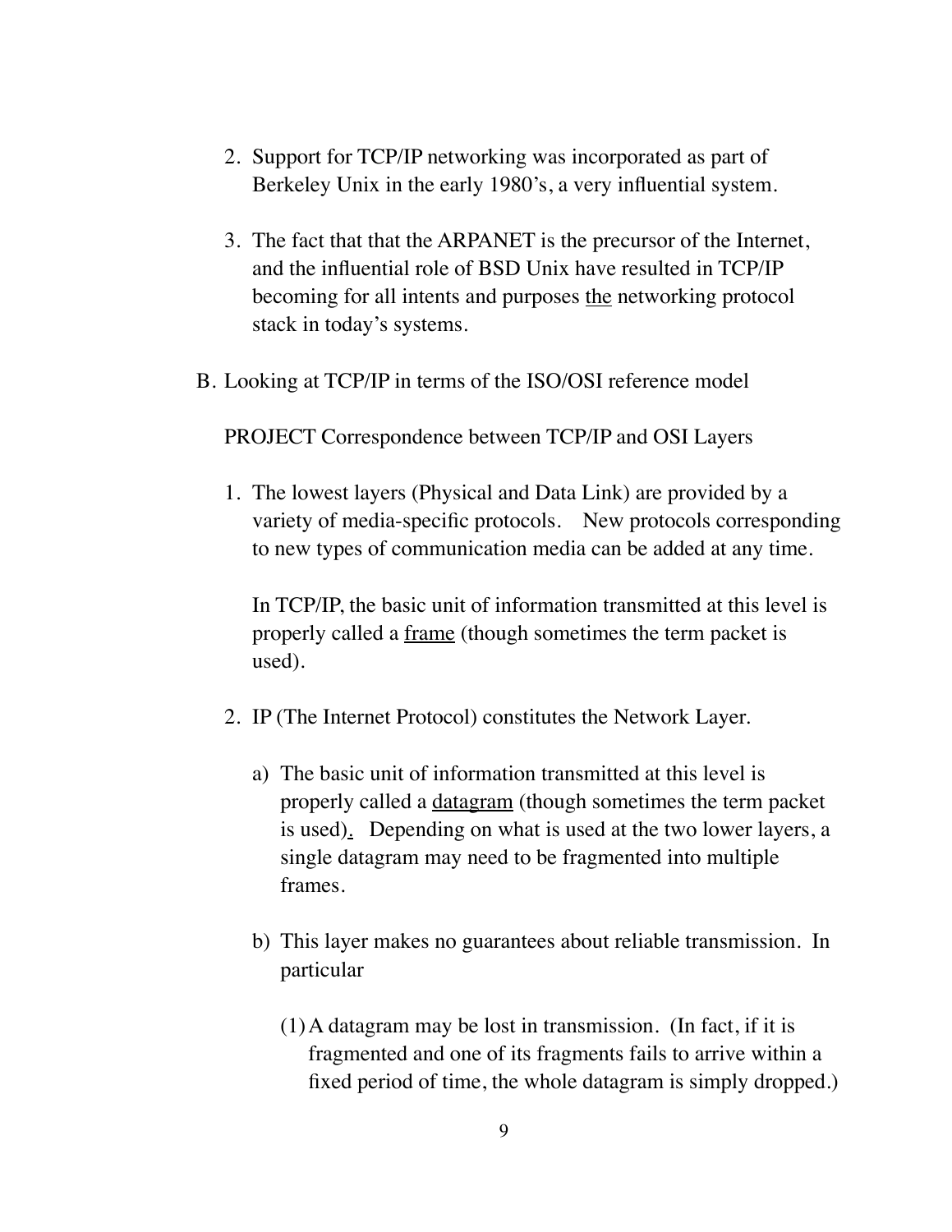- (2)A datagram may be corrupted in transmission.
- (3)A datagram may be delivered more than once.
- (4)Multiple datagrams sent from one system to another system may be delivered in an order different from the order in which they were went.
- 3. There are actually several protocols at the Transport Layer level. Higher-level code specifies which protocol to use when communication is initiated.
	- a) TCP (Transmission control protocol) is the most commonly used protocol.
		- (1)The basic unit of information transmitted using TCP is called a segment.
			- (a) Several requests to transmit information from the application layer may be grouped together into a single segment.
			- (b)Conversely, a request from the application layer to transmit information larger than some maximum segment size results in it being broken up into several segments.
			- (c) Each TCP segment is encapsulated into an IP datagram.
		- (2)TCP is stream-oriented.
			- (a) That is, it does not keep track of boundaries between requests issued by the application layer of the protocol,
			- (b)In effect, the receiver sees a stream of data coming from the sender, with no indication of how the sender originally divided this information.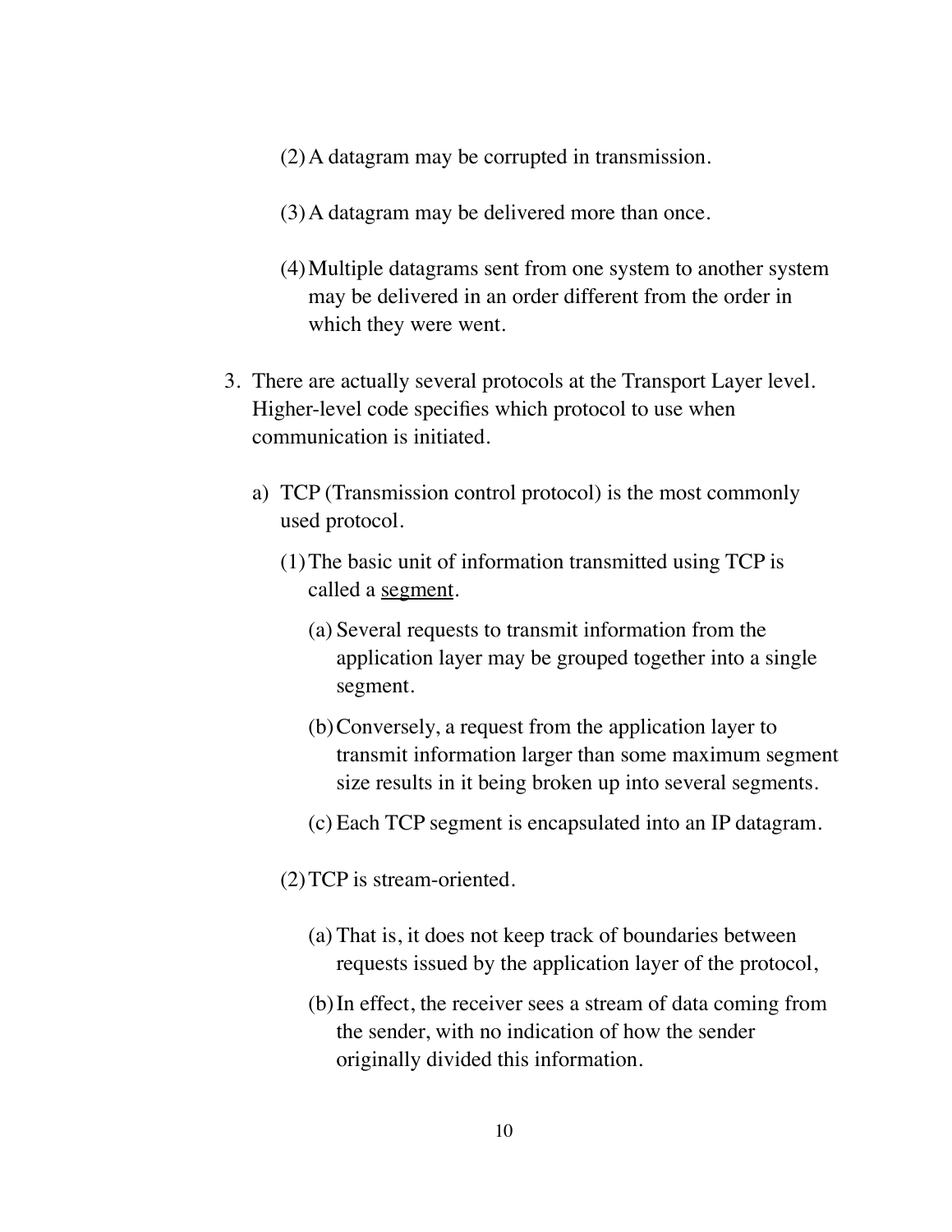Example: the application layer at the sender may have performed a single "send" operation involving 10,000 bytes - but the receiver may receive this in two operations involving 5000 bytes each.

Example: the application layer at the sender may perform 2 "send" operations each involving 10 bytes, but the receiver may receive this in a single operation involving all 20 bytes.

- (3)TCP is connection oriented that is, when two systems communicate using TCP a connection is established by one system contacting the other; then information is exchanged; then the connection is closed.
- (4)TCP achieves reliable transmission by an acknowledgement mechanism, and by associating a sequence number with each segment sent over a connection.
	- (a) If the sender does not get acknowledgement for a transmission that it has sent within a specified period of time, it will retransmit it.
	- (b)This number may used to request retransmission of a segment that has become corrupted in transmission - in which case the receiver sends a negative acknowledgement (request for retransmit) instead of an ordinary acknowledgement.
	- (c) This number may be used to detect duplicate datagrams for a given segment.
	- (d)This number is used to ensure that the receiver sees segments in the same order as they were transmitted.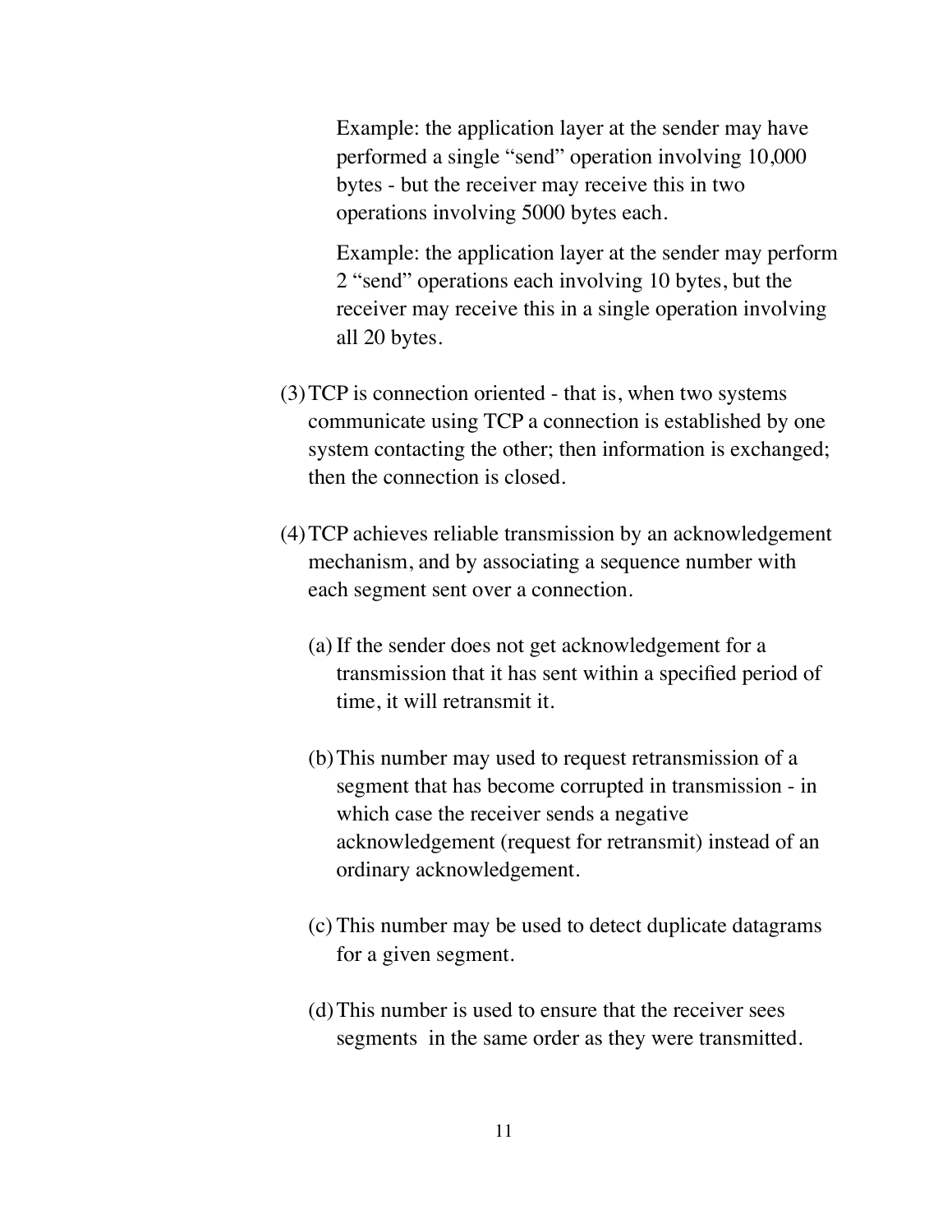- b) UDP (User datagram protocol) is a simpler protocol with more limited capabilities.
	- (1)In effect, what it provides is access to the raw IP level.
	- (2)The basic unit of information transmission using UDP is called a user datagram, A user datagram is encapsulated in an IP datagram an the next level.
	- (3)UDP is message oriented. Each request to transmit data from the application layer becomes a single datagram, and is received at the other end as a single unit. (This is sometimes an advantage over TCP)
	- (4)UDP is not connection-oriented. A sender simply transmits information, without needing to first establish a connection.
	- (5)UDP does not guarantee correct, in order delivery of datagrams.
- c) Sometimes TCP and UDP are compared by using the following analogy.
	- (1)TCP resembles communication by telephone, in the sense that a connection must first be established, that information is received in the order transmitted, and that there are no formal boundaries between segments. (But TCP also guarantees error-correction)
	- (2)UDP resembles postal mail in the sense that no connection need to be established before sending a letter, letters are separate messages, and there is no guarantee that a letter will not be lost, damaged, or that multiple letters will be delivered in the order sent. (But UPD can also duplicate datagrams!)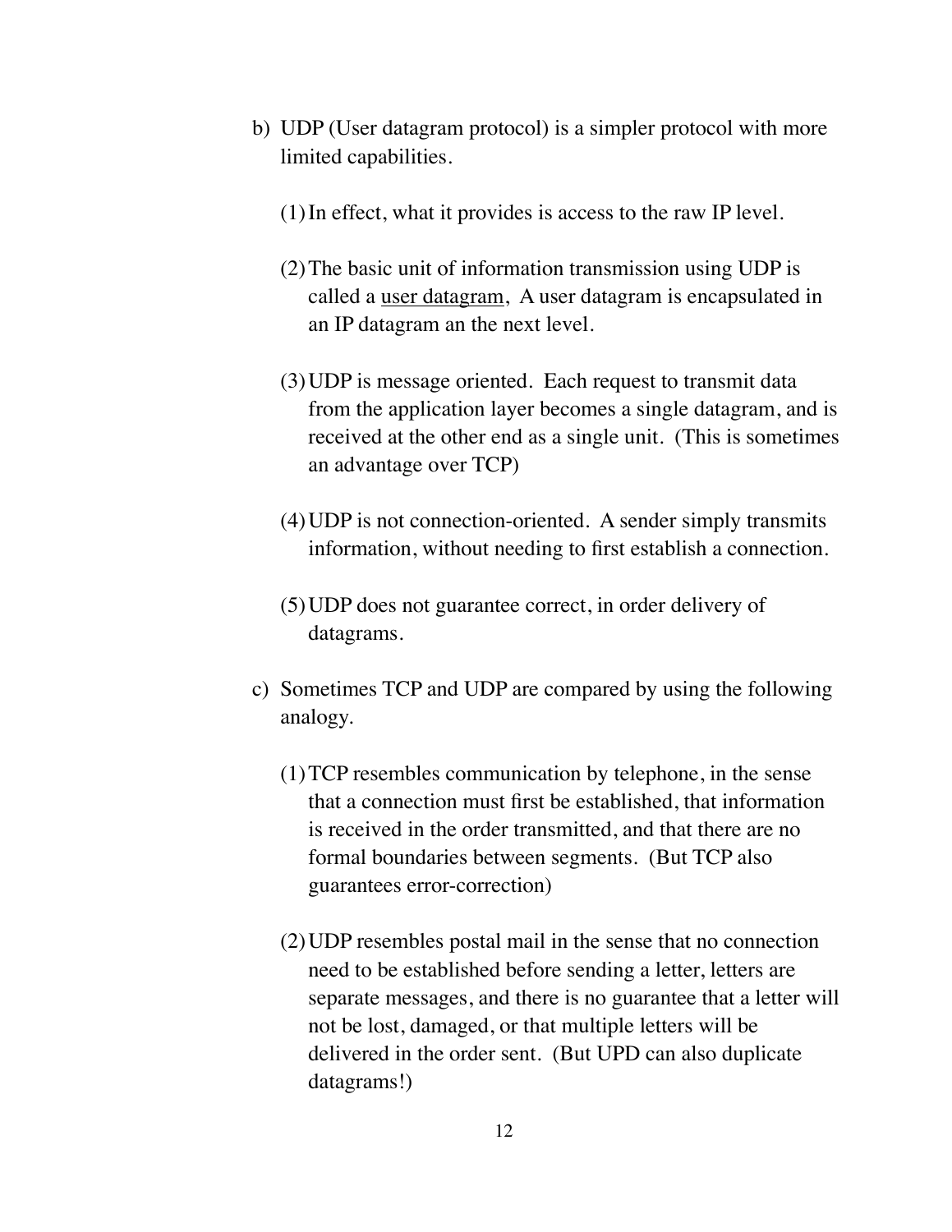- d) SCTP (Stream Control Transmission Protocol) is just starting to show up (e.g. it is part of Java 7 and 8)
	- (1)It is a message-oriented protocol (like UDP) that includes the reliability guarantees like TCP.
	- (2)It has a number of other features to support highperformance transmission of large amounts of data.
	- (3)It was developed to support applications for which neither TCP or UDP is really suitable - e.g. telephony.
	- (4)However, we will not discuss it further.
- 4. There is no TCP/IP equivalent to the Presentation and Session Layers in the ISO/OSI model.
	- a) Their functionality may be subsumed in the application layer

Example: http does not include the notion of a session. Web applications that require this notion (e.g. ecommerce sites requiring a login) typically obtain this function by the use of cookies or any one of a number of add-ons like Cold Fusion (used at Gordon)

- b) Sometimes, their functionality is provided by "add-on" protocols such as the secure socket layer (SSL) which provides encryption. (When used with the web, the resulting combination of http: plus SSL is treated as a distinct protocol - https).
- 5. TCP/IP assumes the existence of an Application layer that builds on top of it. (That is, Application layer protocols are not considered part of TCP/IP, though many protocols such as http are commonly used as application layer protocols with TCP/IP).